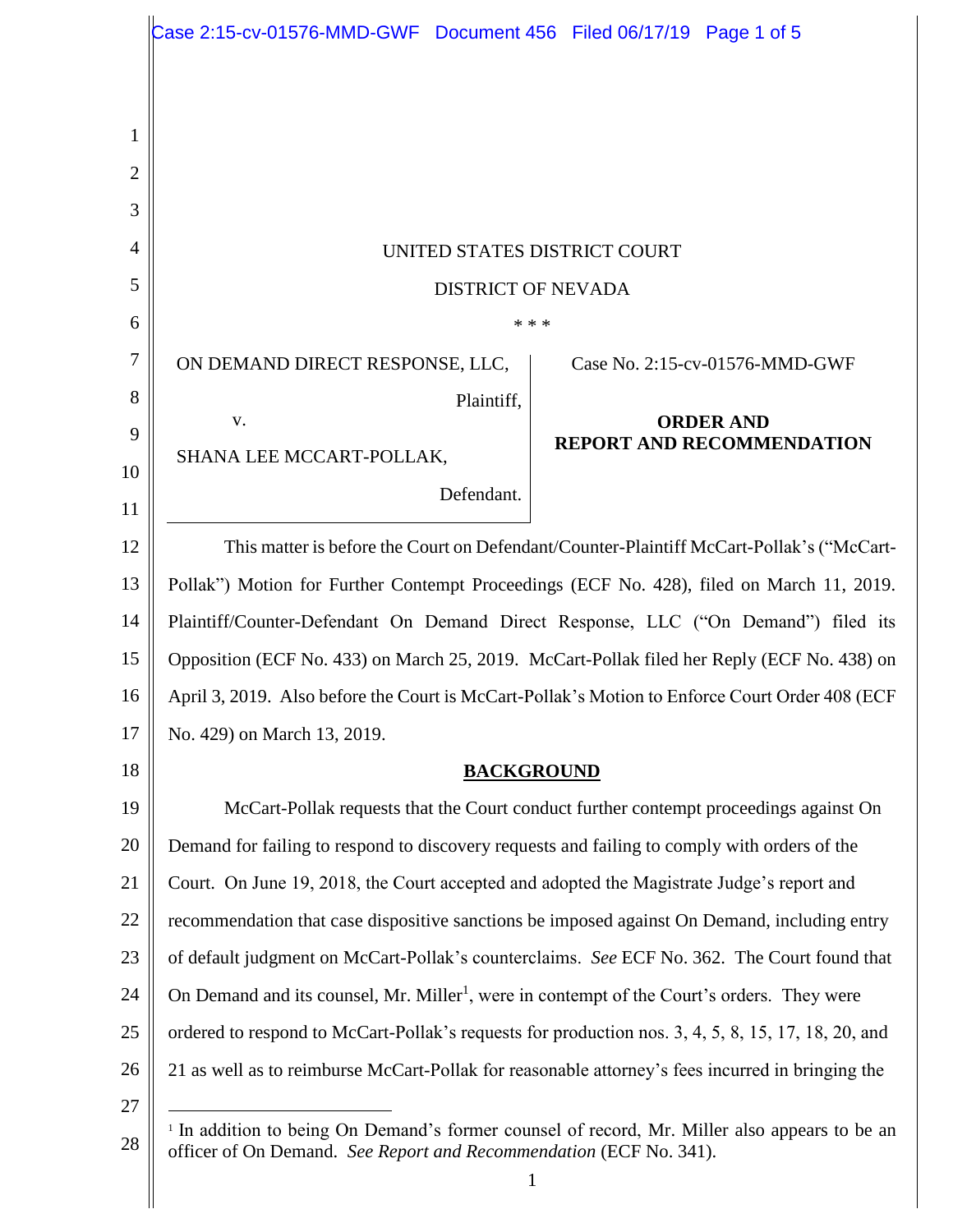# Case 2:15-cv-01576-MMD-GWF Document 456 Filed 06/17/19 Page 2 of 5

1 2 3 4 5 6 7 8 9 motions that led to such sanctions. *Id.* at 3. The Court warned that failure to comply would result in further monetary sanctions. On Demand has failed to comply with the Court's order. On January 11, 2019, the Court granted McCart-Pollak's motion to compel compliance with subpoena to produce documents. *See* ECF No. 408. On October 24, 2018, McCart-Pollak served a subpoena for production of documents on Spiral Toys via its registered agent, Incorp. Services, Incorporated. After Spiral Toys failed to respond, she contacted the registered agent to inquire as to whether the subpoena was served, the registered agent informed her that the subpoena was sent to Spiral Toys via email. McCart-Pollak requests that the Court compel the registered agent to disclose the name as well as contact information for the individual associated

10 11 with the email support@spiraltoys.com. She further requests reasonable costs and fees for having to prepare her motion.

12

13

### **DISCUSSION**

### **1. Contempt**

14 15 16 17 18 19 20 21 22 Civil contempt is designed to compel a party's obedience to a specific and definite court order after that party failed to take all reasonable steps to comply. *GoVideo, Inc. v. Motion Picture Ass'n of Am.*, 10 F.3d 693, 695 (9th Cir. 1993). A fine and imprisonment can be imposed for civil contempt by serving "as coercive sanctions to compel the contemnor to do what the law made it his duty to do." *See* § 703 Distinction from Civil Contempt, 3A Fed. Prac. & Proc. Crim. § 703 (4th ed.) (quoting *Penfield Co. v. Securities and Exchange Commission*, 330 U.S. 585, 590 (1947)). *Mankel v. Gov't Employees Ins. Co.*, 2017 WL 3234382, at \*2 (D. Nev. July 31, 2017), report and recommendation adopted, 2017 WL 4248174 (D. Nev. Sept. 25, 2017), vacated, 2017 WL 7792701 (D. Nev. Nov. 28, 2017).

23 24 25 26 27 28 "Sanctions for civil contempt may be imposed to coerce obedience to a court order, or to compensate the party pursuing the contempt action for injuries resulting from the contemptuous behavior, or both." Taddeo v. Am. Invsco Corp., 2015 WL 751072, at \*2 (D. Nev. Feb. 20, 2015) (quoting *Gen. Signal Corp. v. Donallco, Inc.,* 787 F.2d 1376, 1380 (9th Cir.1986)). The civil contempt power of a magistrate judge regarding failure to abide by a discovery order is governed by 28 U.S.C. § 636(e), which provides as follows: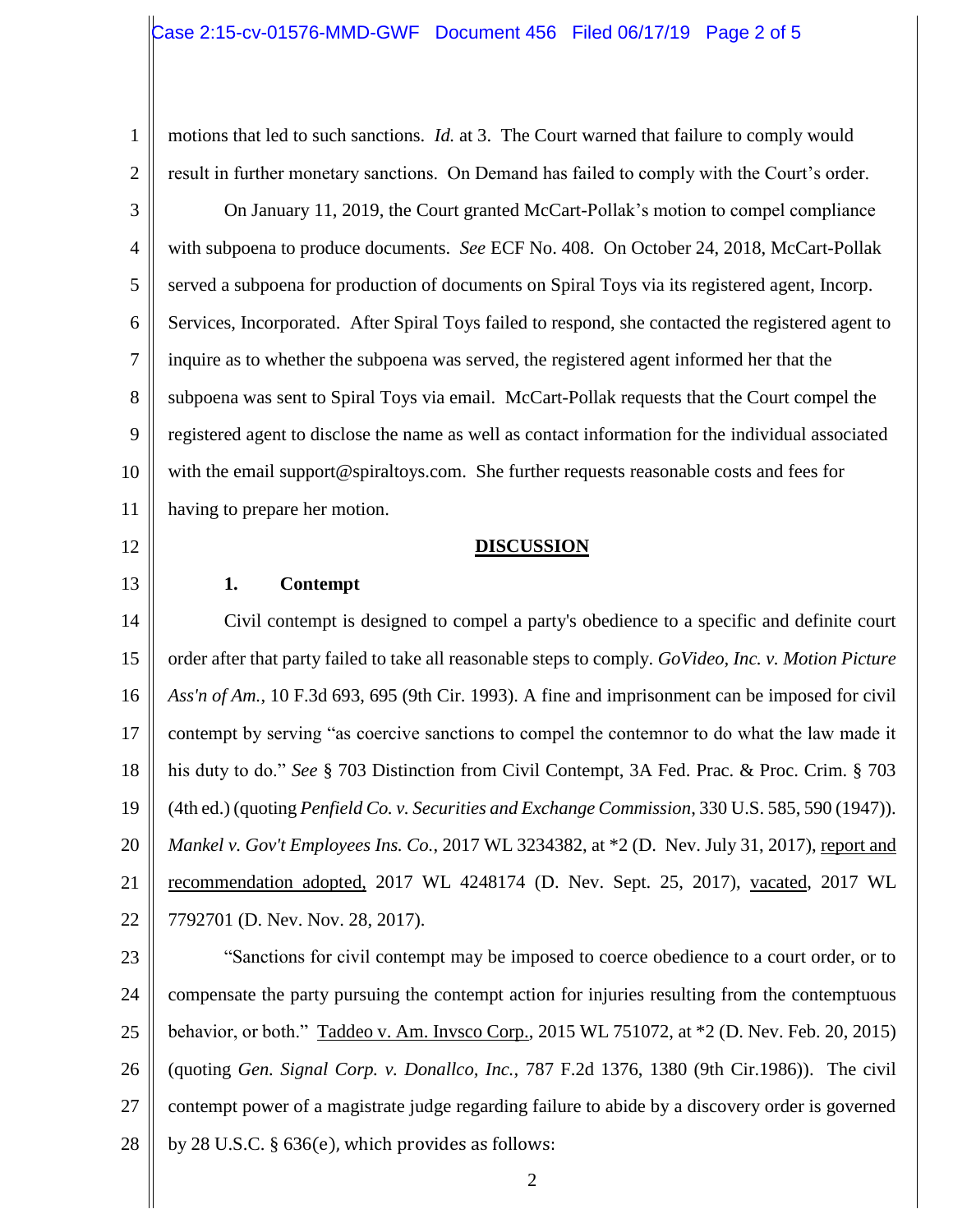# Case 2:15-cv-01576-MMD-GWF Document 456 Filed 06/17/19 Page 3 of 5

the magistrate shall forthwith certify the facts to a judge of the district court and may serve or cause to be served upon any person whose behavior is brought into question under this section an order requiring such person to appear before a judge of that court upon a day certain to show cause why he should not be adjudged in contempt by reason of the facts so certified.

1

2

3

4

*See 28 U.S.C. 636*(e)*(6)(B)(iii)(2013).* 

5 6 7 8 9 10 11 12 13 14 15 Here, the Court instructed On Demand and Mr. Miller to respond to discovery requests and to reimburse McCart-Pollak for her costs in bringing her motion. On Demand and Mr. Miller have failed to do so. Mr. Abbantangelo states that he has attempted to contact Mr. Miller by telephone and email but has not received a response and, therefore, is unable to provide any substantial response. *See Opposition* (ECF No. 433), 2. It appears that neither On Demand nor Mr. Miller have taken any reasonable steps to comply with the Court's orders or offer any explanations as to their noncompliance. As a result, the undersigned magistrate judge hereby certifies that On Demand and Mr. Miller have defied the Court's orders by failing to respond to such discovery requests as instructed by the Court. It is recommended that On Demand and Mr. Miller be adjudged in contempt of Court and be ordered to pay McCart-Pollak's reasonable costs in bringing her motion for contempt (ECF No. 428).

16

## **2. Motion to Enforce Court Order**

17 18 19 20 21 McCart-Pollak requests that the Court compel Non-Party Spiral Toys' registered agent, Incorp. Services, Incorporated, to disclose the name and contact information for the individual associated with the email support@spiraltoys.com. To the extent that Incorp Services, Incorporated has this information, it is directed to provide the name and contact information associated with such email address to McCart-Pollak.

22 23 24 25 26 27 28 McCart-Pollak further requests an order instructing Spiral Toys to comply with the subpoena for production of documents she served in October 2018 and for sanctions in the amount of her reasonable fees and costs in bringing her motion. Pursuant to Rule 45, a nonparty served with a subpoena has three options: it may (1) comply with the subpoena, (2) serve an objection on the requesting party in accordance with Rule  $45(c)(2)(B)$ , or (3) move to quash or modify the subpoena in accordance with Rule 45(c)(3). *Genx Processors Mauritius Ltd. v. Jackson*, 2018 WL 5777485, at \*9 (D. Nev. Nov. 2, 2018) (citing *In re Plise*, 506 B.R. 870, 878 (B.A.P. 9th Cir.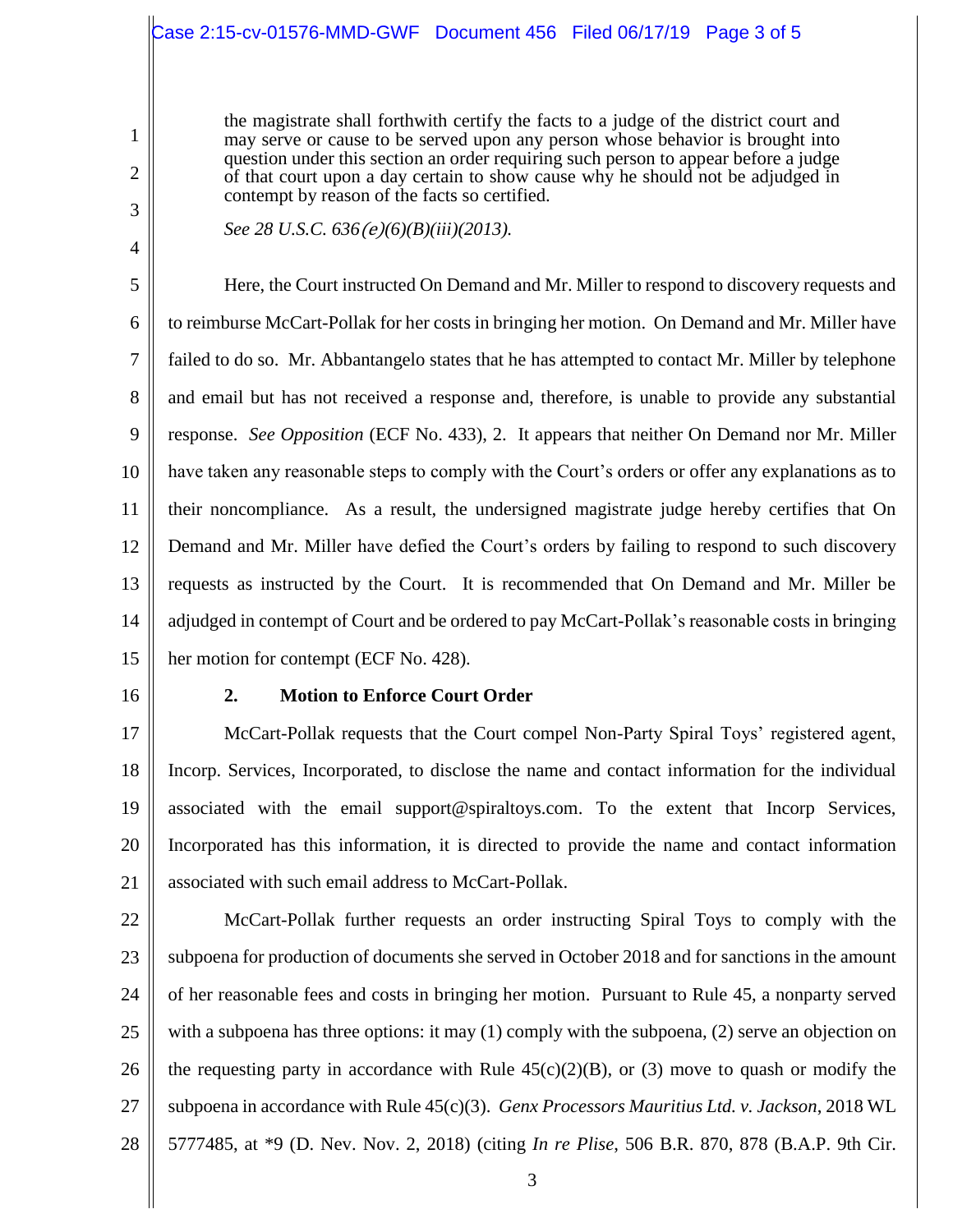# Case 2:15-cv-01576-MMD-GWF Document 456 Filed 06/17/19 Page 4 of 5

1 2 3 4 5 6 7 8 9 10 11 12 13 14 2014)). When a nonparty raises timely objections to the subpoenas, the nonparty is not required to produce documents, or even search for them, until the propounding party obtains an order directing compliance. *Id.* The Court grants McCart-Pollak's motion to compel and instructs Spiral Toys to comply with the subpoena. Whether to impose sanctions under the Court's inherent power lies within the Court's discretion. *Gomez v. Vernon*, 255 F.3d 1118, 1134 (9th Cir. 2001). A court must exercise its inherent powers "with restraint and discretion," and must make a specific finding of bad faith before sanctioning under its inherent powers. *Yagman v. Republic Ins.,* 987 F.2d 622, 628 (9th Cir.1993). In its report and recommendation (ECF No. 434), the undersigned recommended that the district court enter an order finding Spiral Toys in civil contempt for failing to obey the subpoena and to order it to pay McCart-Pollak's reasonable costs. The Court finds that further sanctions are not warranted. The Court, therefore, denies Plaintiff's additional request for sanctions. Accordingly, **IT IS HEREBY ORDERED** that McCart-Pollak's Motion to Enforce Court Order 408 (ECF No. 429) is **granted**, in part, and **denied**, in part, according to the provisions herein.

## **RECOMMENDATION**

16 17 18 19 20 21 **IT IS HEREBY RECOMMENDED** that Defendant/Counter-Plaintiff McCart-Pollak's Motion for Further Contempt Proceedings (ECF No. 428) be **granted**. It is recommended that the district court enter an order regarding On Demand and Mr. Miller as follows (1) finding On Demand and Mr. Miller in civil contempt for failing to respond to discovery requests and for failing to abide by the Court's orders; and (2) ordering On Demand to pay McCart-Pollak's reasonable costs for bringing her motion for further contempt proceedings.

22

15

#### **NOTICE**

23 24 25 26 27 28 Pursuant to Local Rule IB 3–2, any objection to this Finding and Recommendation must be in writing and filed with the Clerk of the Court within fourteen (14) days. The Supreme Court has held that the courts of appeal may determine that an appeal has been waived due to the failure to file objections within the specified time. *Thomas v. Arn*, 474 U.S. 140, 142 (1985). This circuit has also held that (1) failure to file objections within the specified time and (2) failure to properly address and brief the objectionable issues waives the right to appeal the